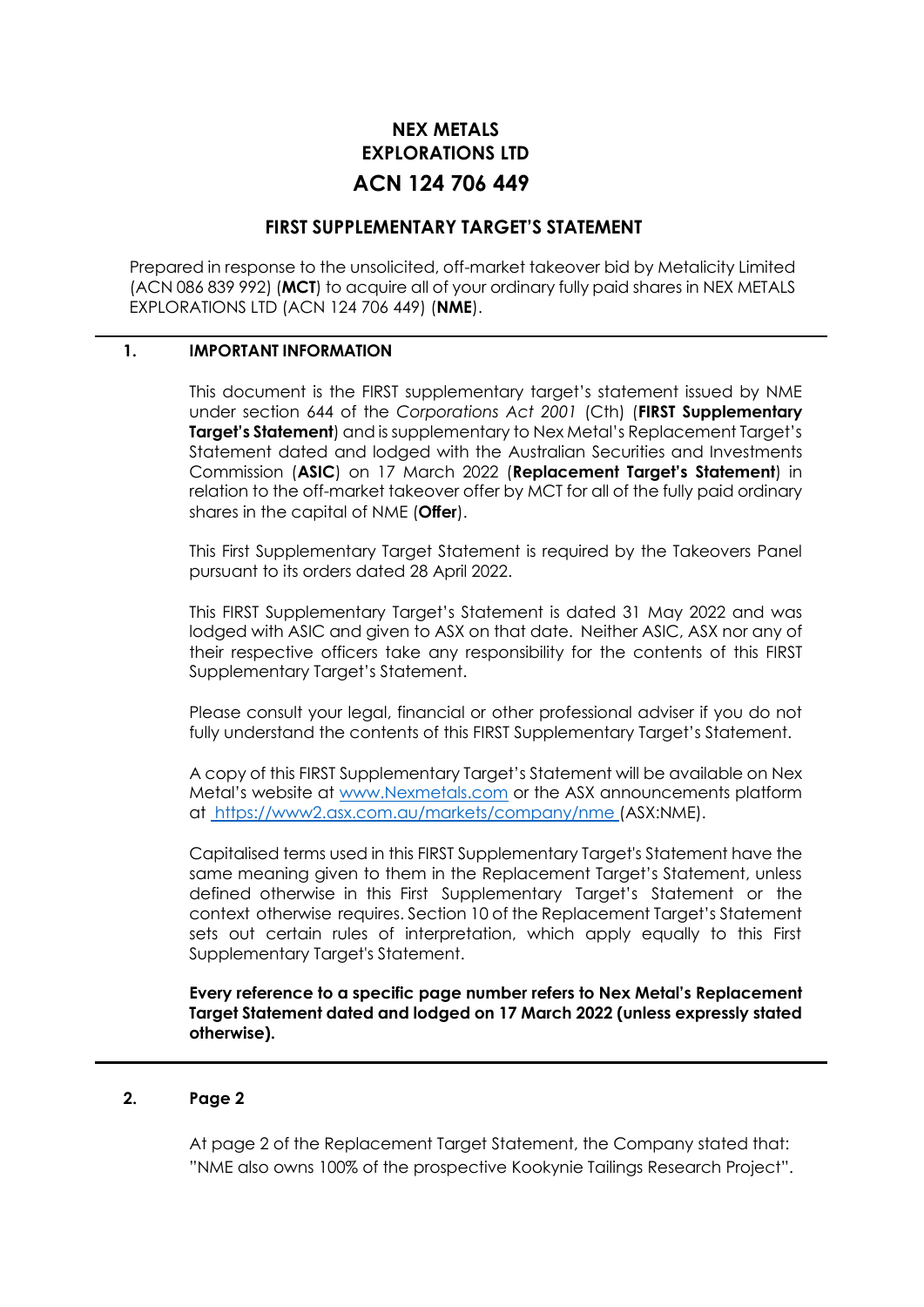The Kookynie Tailings Research Project (**KTRP**) is separate and distinct from the Kookynie Project, the subject of the Joint Venture Agreement (JVA). The KTRP is not the same as the Kookynie Project.

The KTRP is remnant tailings which are contained on tenement M40/61 which relates to previously mined and treated ore from previous operators over circa 100 years.

By contrast, the Kookynie Project relates to tenements which are part of the NME and MCT JVA.

NME considers that it owns 100% of the KTRP based on the provisions of the JVA as follows:

Clause 4.2 of the JVA provides:

*Development Works not subject to Agreement*

*The Parties agree that any Development Works undertaken by NME whether prior to or following the Effective Date is not subject of this Agreement.*

Clause 1.1 of the JVA defines development as *the development of a commercial mining operation for Minerals.*

NME Instigated commercial mining operations in relation to the KTRP as of 9/1/2017 (see ASX announcement of the same date)

Furthermore, NME has operated the KTRP prior to the commencement of the JVA. (Please refer to ASX announcements dated 13/10/2017 and 9/11/2017).

Following the commencement of the JVA with MCT, NME conducted and performed 100% of the works on the KTRP. In accordance with clause 4.2 of the JVA, any works commenced prior to the JVA formation are exempted from the JV and therefore MCT has no basis of claim for any projects outside of the JVA.

MCT disputes that NME owns the KTRP. As at the date of this First Supplementary Target's Statement, MCT has neither initiated the formal dispute resolution process pursuant to the JVA or made any other claim to a Court, Tribunal or judicial body for a declaration of ownership of the KTRP.

## **3. Page 3**

The Statement: "*Given NME's superior asset holding…*":

## Should be replaced with:

*"Given NME's strong asset holding…"*: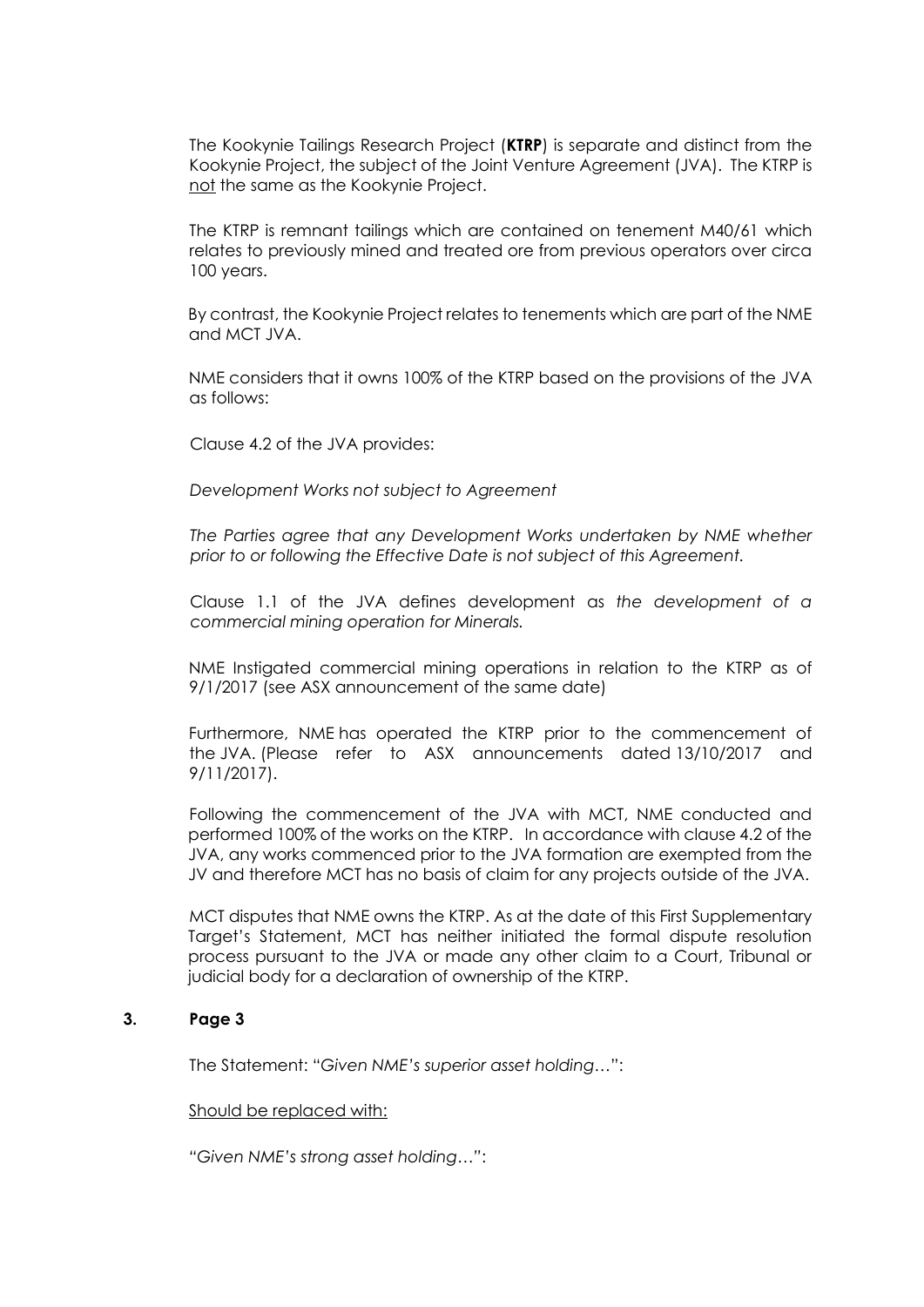# *And should be read in conjunction with:*

NME owns a 49% interest in the Kookynie Project and 100% interest of the KTRP (as outlined in Page 2 above).

As set out below, NME considers that it holds a strong asset holding position for the reasons below:

- 1. NME owns 100% of the KTRP (see section 2 above);
- 2. NME owns 49% of the Kookynie Project.

# **4. Page 4**

The statement: "*NME Shareholders would currently realise a loss by accepting the MCT Offer*"

# Is to be read in conjunction with:

NME shareholders would clearly lose value by accepting the MCT offer compared to selling their shares for the market value. The current and recent trading prices of NME shares is at a premium to the implied value of the MCT Offer. Therefore, NME shareholders would realise a loss in value by accepting the MCT Offer.

This differs from any profit or loss for tax purposes that an individual shareholder may or may not realise. Individual shareholder circumstances are not considered, as is made clear in NME's Replacement Target's Statement.

The reference on Page 4 of the Replacement Target's Statement to Section 6 of the Replacement Target's Statement is to be removed.

# **5. Page 5**

The Statement: *"NME regards Kookynie Tailings as "low-hanging fruit" and able to be monetised in the near term"*

# Is to be replaced with:

*"NME regards Kookynie Tailings as being able to be monetised in the near term"*

See above at Page 2 for explanation of ownership of the KTRP by NME.

NME intends to commence processing the ore from the KTRP within the next 6 months.

The tailings are ore which have previously been processed and is a stockpiled at the tailings dam on the tenement M40/61. NME has already drilled and assayed the contents of the KTRP (refer to previous ASX announcements of NME dated 13/10/2017, 9/11/2017, 22/11/2017 and 25/1/2018).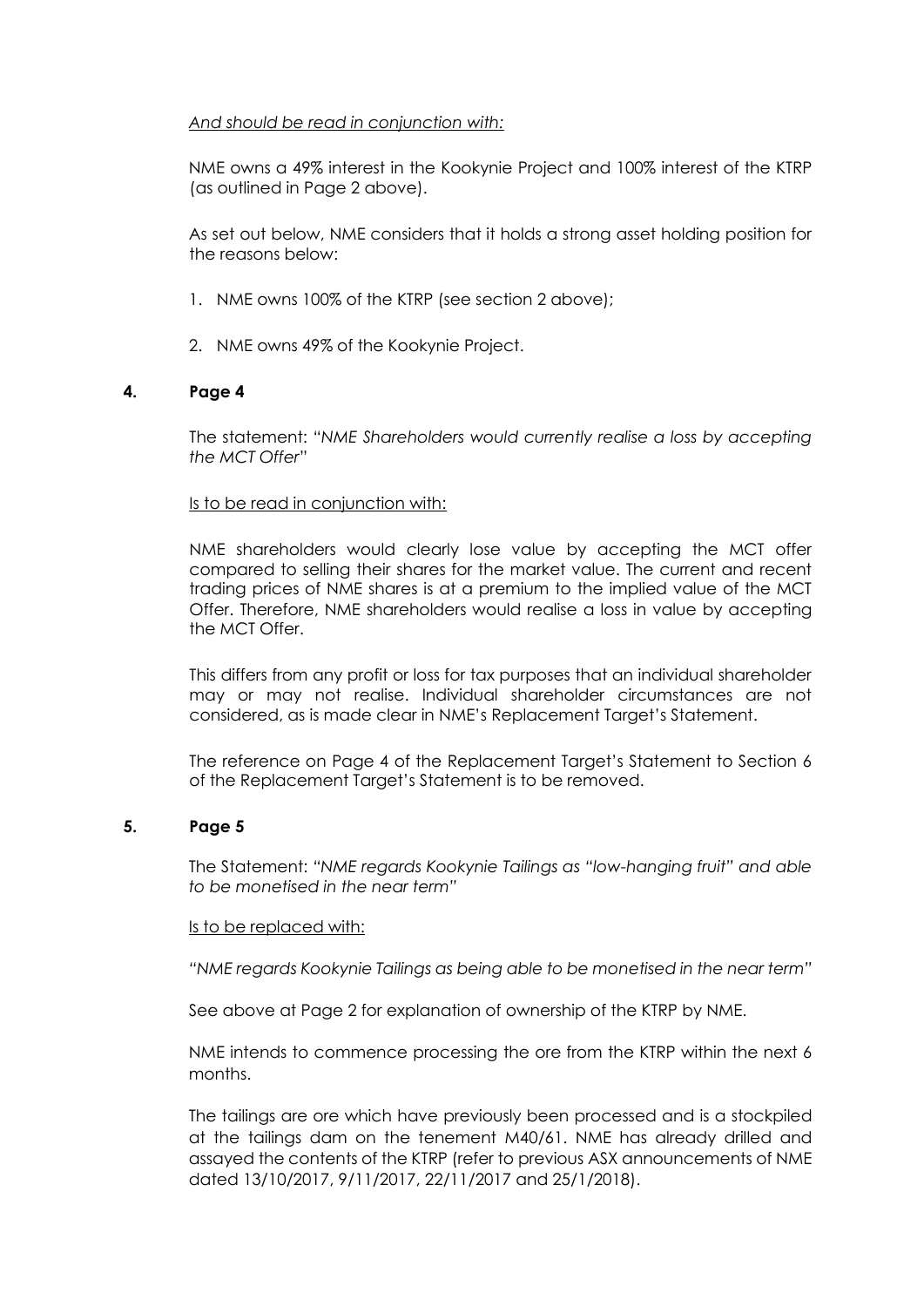NME considers that processing the ore at the KTRP (subject to market and economic conditions at the material time) will return a positive cashflow result to NME. NME will use its proprietary Nex Technologies to commence the processing of the ore, which means processing of the ore can be done on-site at the tenement and will eliminate transport costs for offsite processing elsewhere.

NME commenced the trial processing of the tailings during on 29 July 2020. This is now on hold pending a capital raising under a proposed rights issue. Please refer to the ASX platform for NME announcements dated [29/07/2020, 21/10/2020, 17/11/2020 and 26/02/2021 with respect to the trial.

## **6. Page 8**

The Statement: "50% JVA expenditure as per budget provided by MCT but not yet approved by the Joint Venture or called"

Is to be read in conjunction with:

MCT disputes the statement: "50% JVA expenditure as per budget provided by Metalicity but not yet approved by the Joint Venture or called."

NME pursues its claim for expenditure made by MCT pursuant to the JVA.

MCT pursues its claim for expenditure against NME, despite the objections of NME.

NME, despite MCT's objections, issued Dispute Notices to MCT on 27 February 2022 and 3 March 2022 as prescribed pursuant to clause 27 of the JVA. NME disputes the validity of the JV Management Committee meetings and the retrospective cash calls of approximately \$1,178,330.22 by MCT. MCT opposes the objection by NME in respect of the grounds of NME's Dispute Notices.

MCT opposes to NME's Dispute Notices and issued a Dispute Notice on 22 April 2022 in relation to non-payment of the cash calls referred to above. In relation of MCT's cash call, NME opposes the claim of the Dispute Notice issued by MCT on 22 April 2022.

The Dispute Notices issued by both NME and MCT are subject to ongoing negotiations and informal mediation meetings between the parties. Upon there being a resolution of the respective Dispute Notices, the resolution of the respective Dispute Notices will be announced by NME on the ASX Platform.

If there is no mediated resolution between NME and MCT, the respective Dispute Notices and the contents contained within the respective Dispute Notices will be referred to the relevant courts for determination.

# **7. Page 6**

The Statement: "NME is currently raising funding…"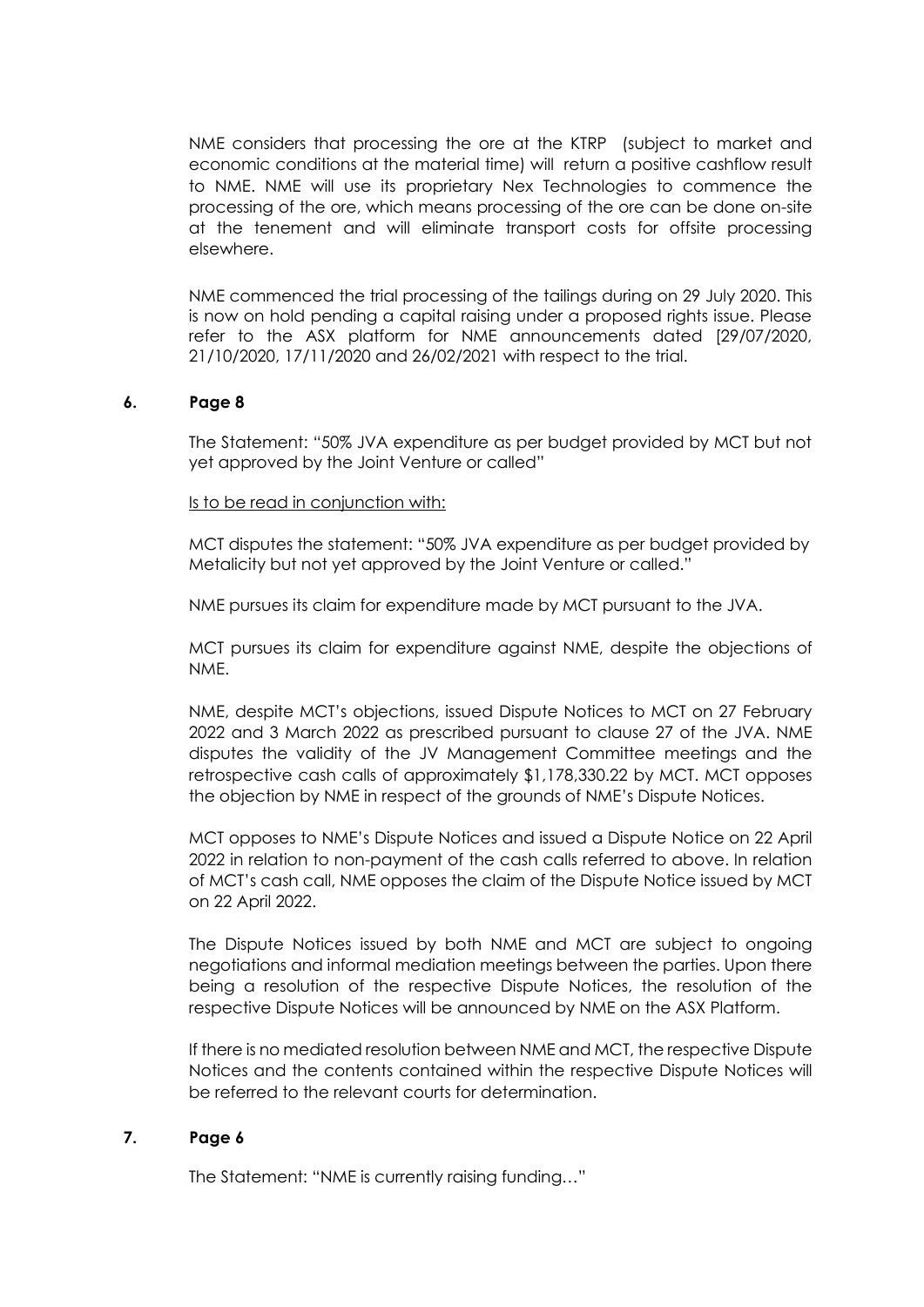## Is to be read in conjunction with:

The Rights Issue proposed by NME is subject to Shareholder approval at a general meeting as per the Orders listed in the decision of Nex Metals Explorations Ltd [2021] ATP 12 dated 3 November 2021.

NME has prepared a Notice of Meeting for the proposed Rights Issue and has provided the draft of the Notice of Meeting to ASIC. ASIC is reviewing the draft Notice of Meeting, and subsequent to its review and there being no objection from ASIC or the Takeovers Panel, the Notice of Meeting will be issued to shareholders and announced on the ASX Platform. The timing of the general meeting pursuant to the Notice of Meeting will be held 28 days following the announcement of the Notice of Meeting on the ASX Platform and its issuance to shareholders.

## **8. Page 7**

The statement:

## **Better Value**

While MCT's Bidder's Statement offers NME shareholders 4.81 MCT shares for every 1 NME share, no cash is offered to NME shareholders.

The Rights Issue offers better value to NME shareholders…

is to be removed.

## **9. Page 8**

The statement: "*There is no certainty that NME will gain a relevant interest in more than 50% of the issued share capital of the Company. The Rights Issue in contrast is not subject to any conditions and would allow NME shareholders being able to receive the new shares in a shorter time frame*".

## Is to be replaced with:

"*There is no certainty that MCT will gain a relevant interest in more than 50% of the issued share capital of the Company.*".

# **10. Page 8**

The Statement: "Nex under the joint venture agreement maintains in its own right the first right to all processing (Using Nex Technologies) from the joint venture tenements and all the rights to the KTRP which would provide significant incomes to NME alone".

## Is to be read in conjunction with:

In respect of the processing of the KTPR and the ownership of the ore by NME, please see above at Page 2.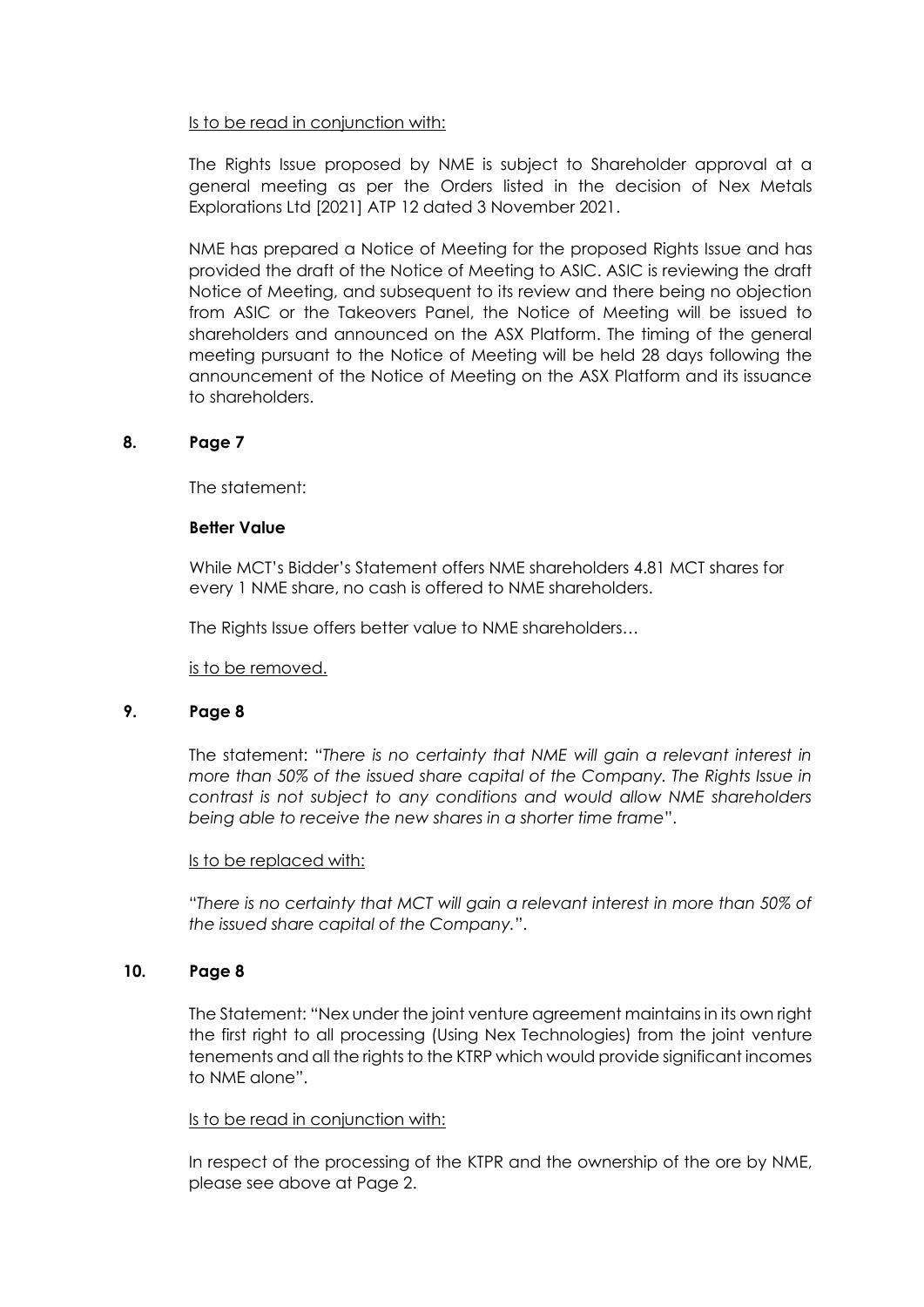The basis upon which NME considers that it owns the KTRP, in addition to Page 2 above, is as follows:

1. Pursuant to clause 4.2 of the JVA, the KTRP is not subject of the JVA. Clause 4.2 provides as follows:

*Development Works not subject to Agreement*

*The Parties agree that any Development Works undertaken by NME whether prior to or following the Effective Date is not subject of this Agreement.*

(Clause 1.1 of the JVA defines development as *the development of a commercial mining operation for Minerals.)*

NME relies on clause 4.2 to support its position of its sole 100% ownership of the KTRP.

- 2. NME has operated upon the KTRP prior to the commencement of the JVA. (Please refer to ASX announcements dated 13/10/2017 and 9/11/2017).
- 3. NME has instigated commercial mining operations in relation to the KTRP as of 9/11/2017 (see ASX announcement of the same date), which was prior to the commencement of the JVA.
- 4. Following the commencement of the JVA with MCT, NME has solely and exclusively conducted and performed 100% of the works on the KTRP with no contributions being provided by MCT and no disputes in relation to the KTRP being formally issued by MCT in respect of the KTRP.

NME considers that it has a first right of refusal of processing of the Kookynie Project pursuant to clause 4.3 of the JVA. Clause 4.3 is as follows:

# **4.3 Assessment of NME Technologies for studies**

*In the event that the Parties agree to undertake a Scoping Study or Pre-Feasibility Study following formation of the Joint Venture, the Parties agree to assess the use of the NME Technologies in undertaking the Scoping Study or Pre-Feasibility Study, as applicable.*

*The Parties Acknowledge NME has the first right of refusal to offer the technologies to the Joint Venture on commercial terms.*

This first right of refusal if accepted by the Joint Venture on commercial terms would allow NME to generate income as a processing company in its own right and separate to the JVA.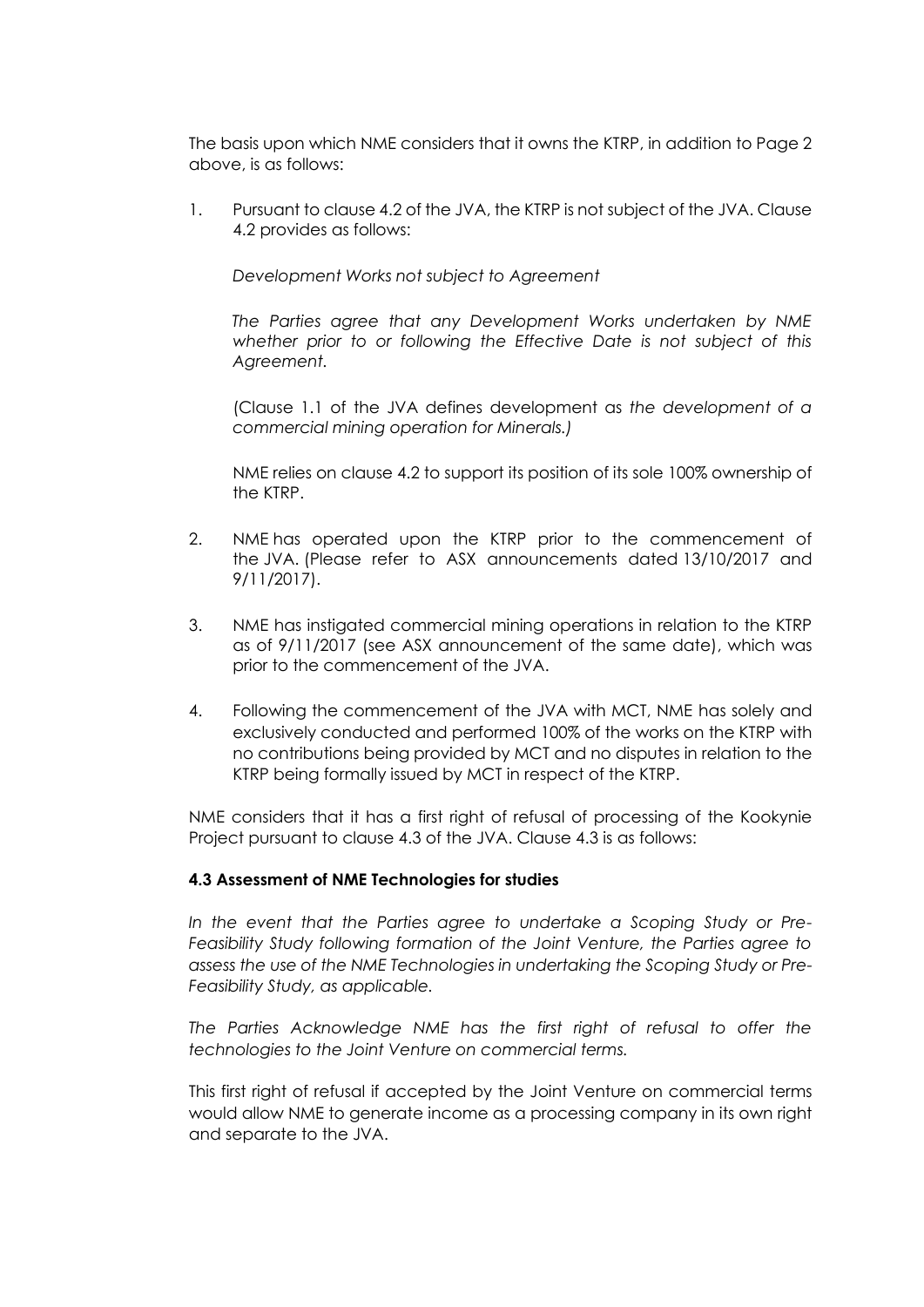# **11. Page 8**

The statement: "Outlined below is a table detailing how the proceeds obtained through the Rights Issue are proposed to be used…"

#### Is to be read in conjunction with:

The rights issue proposed by NME is subject to an ASIC no objection statement for the Notice and subject to Shareholder approval at a general meeting.

The timing of this meeting is uncertain but will be held within 28 days of a no objection statement from ASIC and the Takeovers Panel as to the Notice and ASX approval. The Company is currently liaising with ASIC to finalise the Notice.

The Directors and their associates have no intention nor are permitted to repay any debt to related parties pursuant to any rights issue proceeds.

## **12. Page 9**

The statement "*NME expects for the rights issue to be fully underwritten…*"

Is to be removed.

## **13. Page 10**

The word "Offer" in the Statement:

## **Potential effect of the Offer on control of the Company**

The potential effect of the Offer on control of the Company is as follows:

- (a) If all eligible shareholders take up their Entitlement, then the Offer will practically have no effect on control of the Company.
- (b) In the more likely event, there is a Shortfall:
	- a. eligible shareholders who do not subscribe for their full entitlement of Shares under the Offer will be diluted relative to those shareholders who subscribe for some or all of their entitlement as shown by the table below. Refer to the table below for examples on how the dilution may impact Shareholders; and
	- b. the Directors reserve the right to place the Shortfall within 3 months of the closing date. Shortfall Shares will be issued at a price not less than the issue price of new Shares under the Rights Issue, although the Directors reserve the right to issue any Shortfall at a higher price than the issue price.

Is to be replaced with the term "Rights Issue".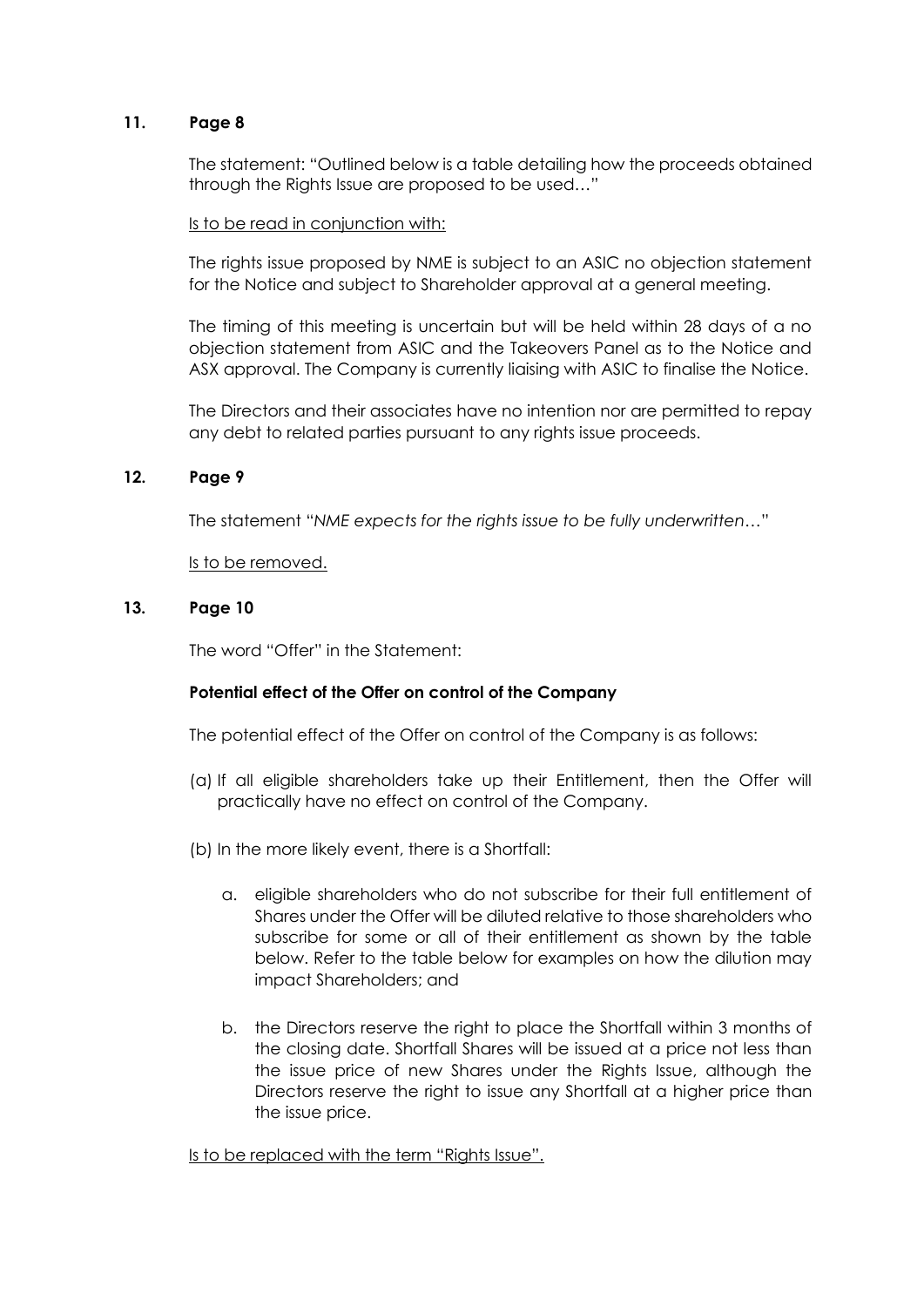## **14. Page 12**

The Statement: "*The Offer may create a capital gains tax liability for NME Shareholders*"

## To be read in conjunction with:

NME Shareholders who accept the Offer may be able to defer capital gains tax via scrip-for-scrip rollover relief. However, MCT must acquire at least 80% of the voting shares in NME for NME Shareholders to qualify. There is a substantial risk that MCT will not be able to achieve this level of acceptance.

If scrip-for-scrip rollover relief is not available, this may result in a capital gains tax liability for NME Shareholders who accept the Offer.

## **15. Page 16,19**

The Statements: "The Directors encourage you to … read the independent expert's reports (as per orders by the Takeover Panel, see media release dated 17 December 2021 and 11 February 2022) which is prepared and will be published on the ASX platform once completed"

#### Is to be removed and replaced with:

There is an Independent Expert Report (IER) commissioned by MCT which was issued on 6 May 2022 on the ASX platform and has been dispatched to Shareholders by MCT, NME has engaged with a separate Expert but no IER, either as a draft or completed version is done.

NME has considered the BDO IER and continues to work with its advisors to assess the Basis for BDO's conclusion.

NME believes the BDO report does not consider the following drivers of value adequately being the potential conversion of NME debt to equity (subject to shareholder approval) and the fact that Admiral Bay is written down to zero on the MCT balance sheet.

NME and its expert will model the effect of these changes on the relative value of NME and MCT and intends to provide the conclusions of this independent assessment to the market on the ASX platform and dispatch to shareholders when available.

The Directors recommendation may change on the receipt of this report and its review by the Directors.

## **16. Page 26**

The Statement: "NME holds a suite of highly prospective tenements in the greater Kookynie and Yundamindra area".

## Is to be read in conjunction with:

The tenements identified are the same as those in the JVA as amended from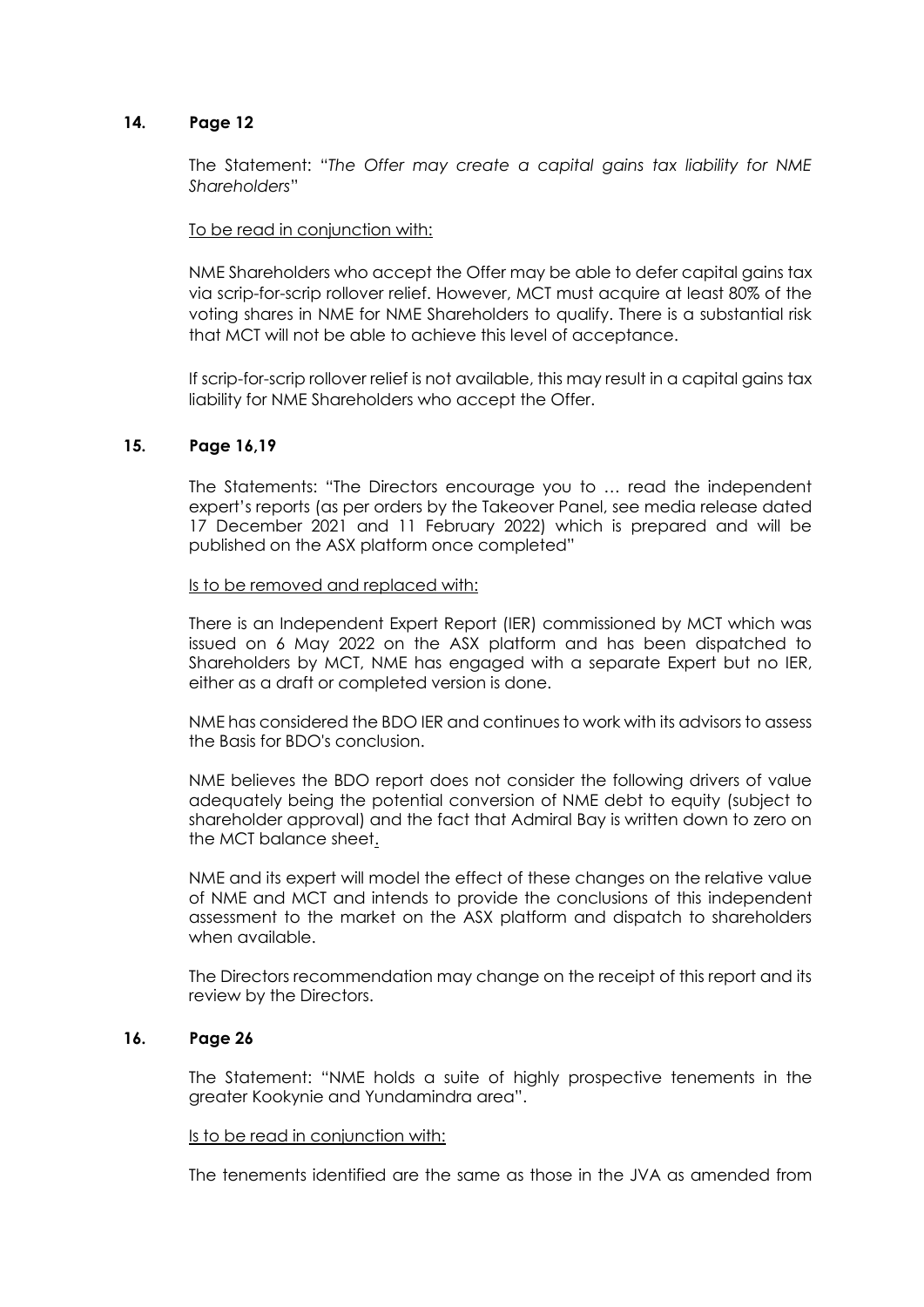time to time as new tenements are added and others are relinquished or reduced as required by the Mining Act.

There is no longer any dispute that MCT is the owner of 51% of the Kookynie tenement and that NME is the owner of 49% of the Kookynie tenement which form the Kookynie Project.

Shareholders of NME should note that Yundamindra tenements are under plaint by MCA Nominees Pty Ltd, an unrelated party which holds tenements north of Yundamindra since May 2018. Whilst under the terms of the JVA NME is required to defend the plaint itself and expected to defend the action in the normal course of events there can never be certainty of outcome until the finding of the Warden. The hearing date has been listed in the Wardens Court from 17 to 30 June 2022. Either with a successful or negative outcome both parties to the action have a right to appeal with the ultimate decision resting with the Minister.

Kym Mining Pty Ltd (a subsidiary of MCT) has applied to the Warden to be a Joinder to those proceedings. NME does not intend to object to that application. MCA Nominees Pty Ltd has objected to Kym Mining application to be a party to the proceedings, however as of today's date Kym Mining Pty Ltd have been joined on a limited basis with a further hearing due on 17 June 2022

## **17. Page 32**

The Statement: "\$328,000 of share application monies received from a Director, shown as a current liability in the statement of financial position as at 30 June 2021, will be transferred to equity when the shares are issued"

## Is to be read in conjunction with:

The Alternate Director has agreed in writing not to pursue payment until NME is in a financial position to do so or is converted into equity with the approval of shareholders at a general meeting, which is required under related party rules.

There are no terms, conditions or limitations that attach to the forbearances that are not disclosed in the Supplementary Target's Statement.

In light of the current Takeover Bid, NME intends that the funds be repaid when it is in a Financial Position to do so. NME notes the difficulty in issuing any shares under the current takeover circumstances.

## **18. Page 32**

The Statement: "The possible sale of mining tenements, recognised as exploration and evaluation assets in the statement of financial position as at 30 June 2021"

## Is to be read in conjunction with:

These tenements relate to the JVA tenements. Neither party has a pre-emptive right over each other's interest. NME could sell its interest (whether 49% or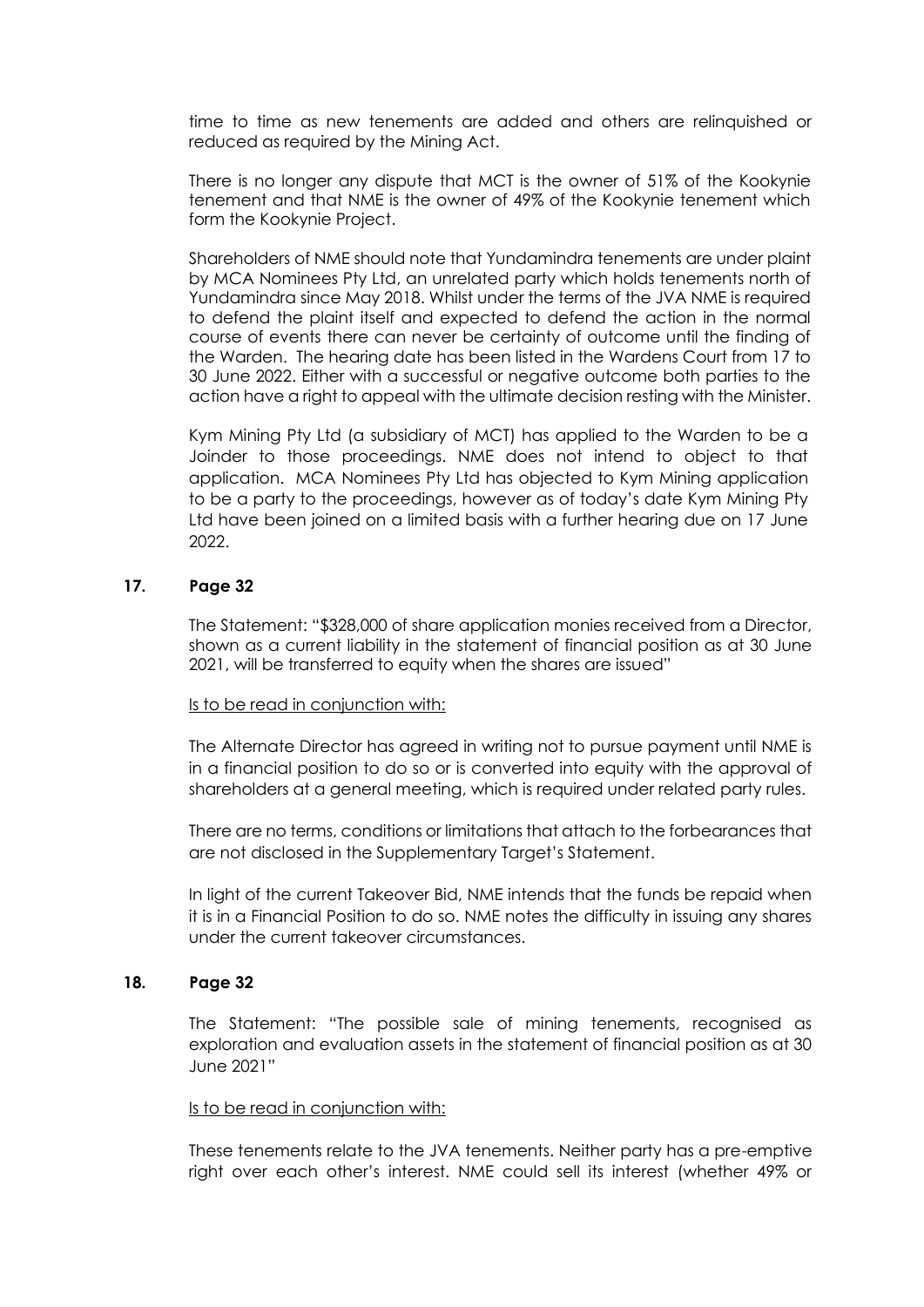whatever diluted interest at the time) to either MCT as a separate transaction or to other independent party/ies. NME notes recent announcements by other listed entities on the ASX in and around Kookynie which are looking at Mergers and Acquisitions in the region of the JV tenements. This is speculative and is not intended to infer that any Company would purchase or otherwise enter into an agreement with NME as a standalone entity.

# **19. Page 32**

The Statements: "Included in current payables is an amount of \$1,950,976 payable to the Directors of the consolidated entity. The Directors have agreed to not seek cash payments for their unpaid balances until the consolidated entity is in a financial position to pay."

And

"Included in current payables is an amount of \$306,788 payable to Allens Business Group Pty Ltd, an entity controlled by the Director, Ken Allen. Allens Business Group Pty Ltd have agreed to not seek cash payments for this unpaid balance until the consolidated entity is in a financial position to pay;"

# Are to be read in conjunction with:

The amount of \$1,950,976 relates to unpaid Directors fees and Salaries. The Directors have signed Deeds of acknowledgments for these amounts. There is no interest payable or accruing. The Directors could at their election seek;

- cash payment for the full or part payment of the outstanding balances.
- Convert the full or part amount to equity (at the approval of shareholders at a general meeting).
- Seek combination of cash or equity (with shareholder approval at a general meeting).

In any event, all the directors, have agreed in writing (via executed Deeds of Acknowledgment) and in good faith not to seek payment for the monies owed.

No interest is payable or accruing on the balances outstanding.

This is consistent with the going concern notes in the NME half year 31 December 2021 Financial Statements (Note 1, page 20).

No interest is payable or accruing on the balances outstanding.

With respect to Allens Business Group Pty Ltd debt of \$306,788 this has no interest attaching to the debt and in good faith and in writing has not sought payment until NME is in a financial position to do so. These conditions are disclosed in the Quarterly Appendix 5B (Statement of Cashflows) to the ASX. This is consistent with the going concern notes in the NME half year 31 December 2021 Financial **Statements**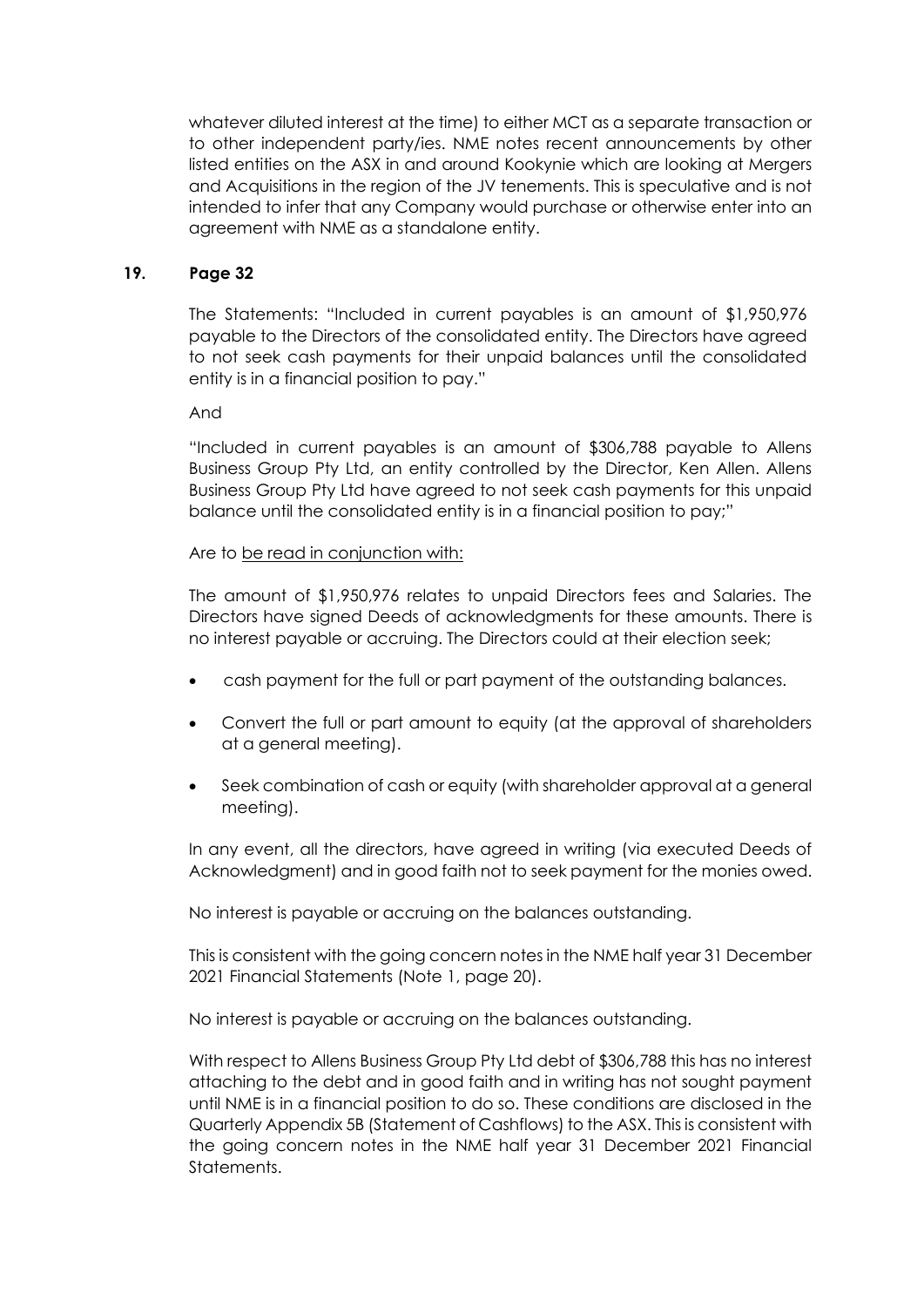It should be noted that Directors have no intention nor are permitted to repay any debt to related parties pursuant to any rights issue proposed.

There are no terms, conditions or limitations that attach to the forbearances that are not disclosed in the Supplementary Target's Statement.

## **20. Page 33**

The Statement: "Pursuant to the Joint Venture Agreement, NME maintains the rights to the KTRP"

Is to be read in conjunction with the disclosure in section 2 above.

NME has undertaken works during the period since the JVA commencement on a 100% basis. There is a clear dispute clause in the JVA which if MCT disputed the ownership of the KTRP would and has not been activated by MCT. As far as the Joint Venture Agreement is concerned (MCT have a 51% interest in the Kookynie Project) MCT has not disputed this assertion. That MCT may assert otherwise outside the framework of the JVA carries no contractual weight under the JVA and therefore as far as the JVA is concerned, there is no dispute

In the event of a dispute between NME and MCT with respect to the terms of the JVA, there is a dispute resolution mechanism contained in clause 27.

To date, MCT has not issued a dispute resolution notice raising concerns or issue with the 100% ownership of KTRP by NME. NME considers that prior to the formation of the JV work commenced prior to the JV being entered into between NME and MCT and therefore is excluded from any claim by MCT.

Furthermore, NME continues to conduct works on KTRP Tailings and did so during the JVA without MCT's involvement see item 5 (page 5) above. Although NME considers that it has a 100% interest in the KTRP MCT disputes this claim.

# **21. Page 30, 31**

Pages 30 and 31 be replaced with the following tables:

Below is the latest Statement of Financial Position as at 31 December 2021, which have been reviewed by the auditor, but remain unaudited.

This is provided to update the Statement of Financial Position with the half year accounts as at 31 December 2021 pursuant to the Takeover's Panel identified information deficiencies as per the media release dated 28 April 2022 (TP22/34).

## **NME CONSOLIDATED STATEMENT OF FINANCIAL POSITION**

| <b>UNAUDITED</b> | <b>AUDITED</b> | <b>AUDITED</b> |
|------------------|----------------|----------------|
| 31 Dec 2021*     | 30 June 2021   | 30 June 2020   |
|                  |                |                |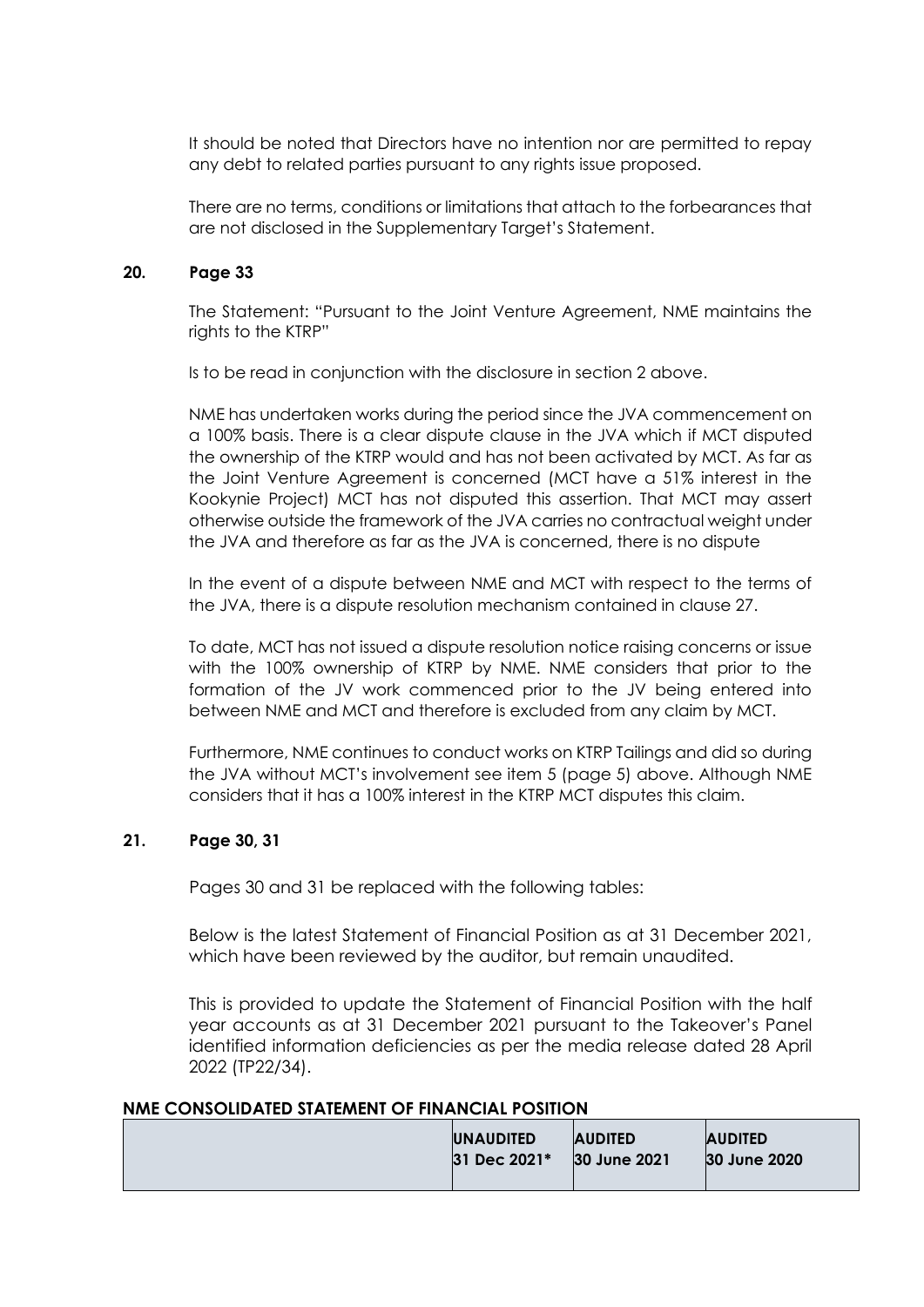|                                        | Ş            | S            | \$            |
|----------------------------------------|--------------|--------------|---------------|
| <b>Current Assets</b>                  |              |              |               |
| Cash and cash equivalents              | 52,714       | 490,926      | 570,377       |
| Receivables                            | 3,204        | 3,204        | 22,683        |
| <b>Other Assets</b>                    | 22,034       | 3,877        | 4,506         |
| <b>Total Current Assets</b>            | 77,952       | 498,007      | 597,566       |
| <b>Non-Current Assets</b>              |              |              |               |
| Exploration and evaluation expenditure | 1,010,378    | 913,296      | 269,664       |
| Plant and equipment                    | 67,438       | 67,852       | 20,356        |
| <b>Total Non-Current Assets</b>        | 1,077,816    | 981,148      | 290,020       |
| <b>TOTAL ASSETS</b>                    | 1,155,768    | 1,479,155    | 887,586       |
|                                        |              |              |               |
| <b>LIABILITIES</b>                     |              |              |               |
| <b>Current Liabilities</b>             |              |              |               |
| Payables                               | 2,776,505    | 2,636,427    | 3,035,390     |
| Borrowings                             | 475,087      | 343,780      | 2,086,420     |
| Provisions                             | 271,816      | 264,810      | 264,952       |
| <b>Total Current Liabilities</b>       | 3,523,408    | 3,245,017    | 5,386,762     |
| <b>TOTAL LIABILITIES</b>               | 3,523,408    | 3,245,017    | 5,386,762     |
|                                        |              |              |               |
| <b>NET LIABILITIES</b>                 | (2,367,640)  | (1,765,862)  | (4, 499, 176) |
|                                        |              |              |               |
| <b>EQUITY</b>                          |              |              |               |
| <b>Issued capital</b>                  | 24,058,753   | 24,058,753   | 19,877,247    |
| Option reserves                        | 2,260,245    | 2,260,245    | 2,260,245     |
| <b>Accumulated losses</b>              | (28,686,638) | (28,084,860) | (26,636,668)  |
| <b>TOTAL DEFICIT</b>                   | (2,367,640)  | (1,765,862)  | (4, 499, 176) |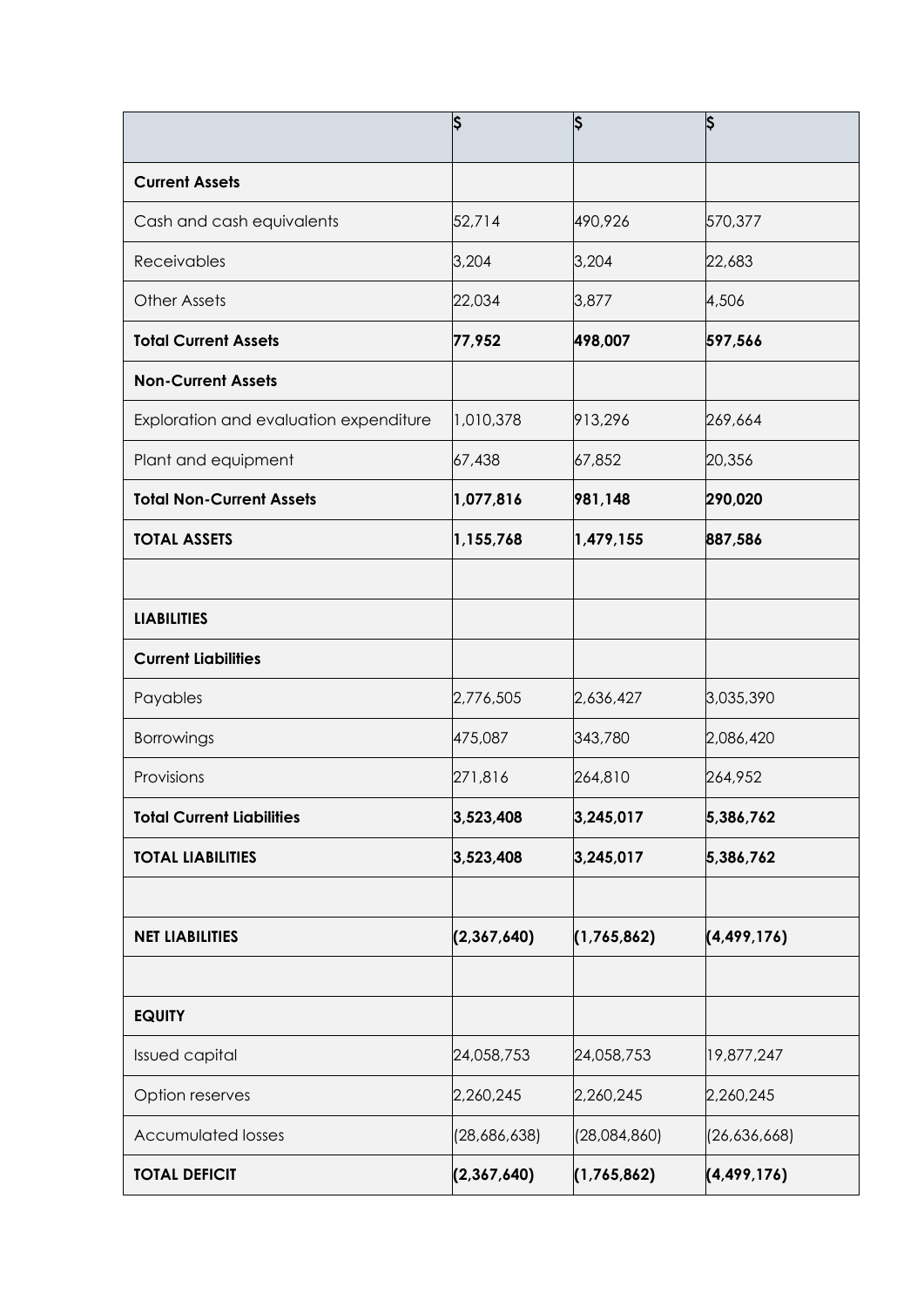# **(ii) Consolidated Income Statement and Statement of Other Comprehensive Income**

The consolidated statements of income and other comprehensive income of NME are set out below and have been extracted from the audited consolidated statements of income and other comprehensive income for the financial year ending 30 June 2020 and the financial year ending 30 June 2021 and half year ended unaudited 31 December 2021.

# **NME CONSOLIDATED INCOME STATEMENT AND STATEMENT OF OTHER COMPREHENSIVE INCOME**

|                                       | <b>UNAUDITED</b><br>31 Dec 2021*<br>\$ | <b>AUDITED</b><br>30 June 2021<br>Ş | <b>AUDITED</b><br>30 June 2020<br>\$ |
|---------------------------------------|----------------------------------------|-------------------------------------|--------------------------------------|
| Other Income                          | 5,3275                                 | 64,276                              | 523,765                              |
| Expenses                              | (607, 105)                             | (1,512,468)                         | (704, 564)                           |
| (Loss) before income tax benefit      | (601, 778)                             | (1,448,192)                         | (180, 799)                           |
| Income tax benefit                    |                                        |                                     |                                      |
| (Loss) for the year                   | (601, 778)                             | (1,448,192)                         | (180, 799)                           |
|                                       |                                        |                                     |                                      |
| Total comprehensive loss for the year | (601, 778)                             | (1,448,192)                         | (180, 799)                           |
|                                       |                                        |                                     |                                      |
| <b>Basic loss per share (cents)</b>   | (0.23)                                 | (0.57)                              | (0.09)                               |

\* Reviewed half year accounts as lodged with ASX on 16 March 2022.

Extracted from the unaudited consolidated statement of financial position of NME as at 31 December 2021.

The financial statements have been prepared on the going concern basis, which contemplates continuity of normal business activities and the realisation of assets and discharge of liabilities in the normal course of business.

As disclosed in the financial statements, the consolidated entity incurred a net loss of \$601,778 and had net cash outflows from operating activities of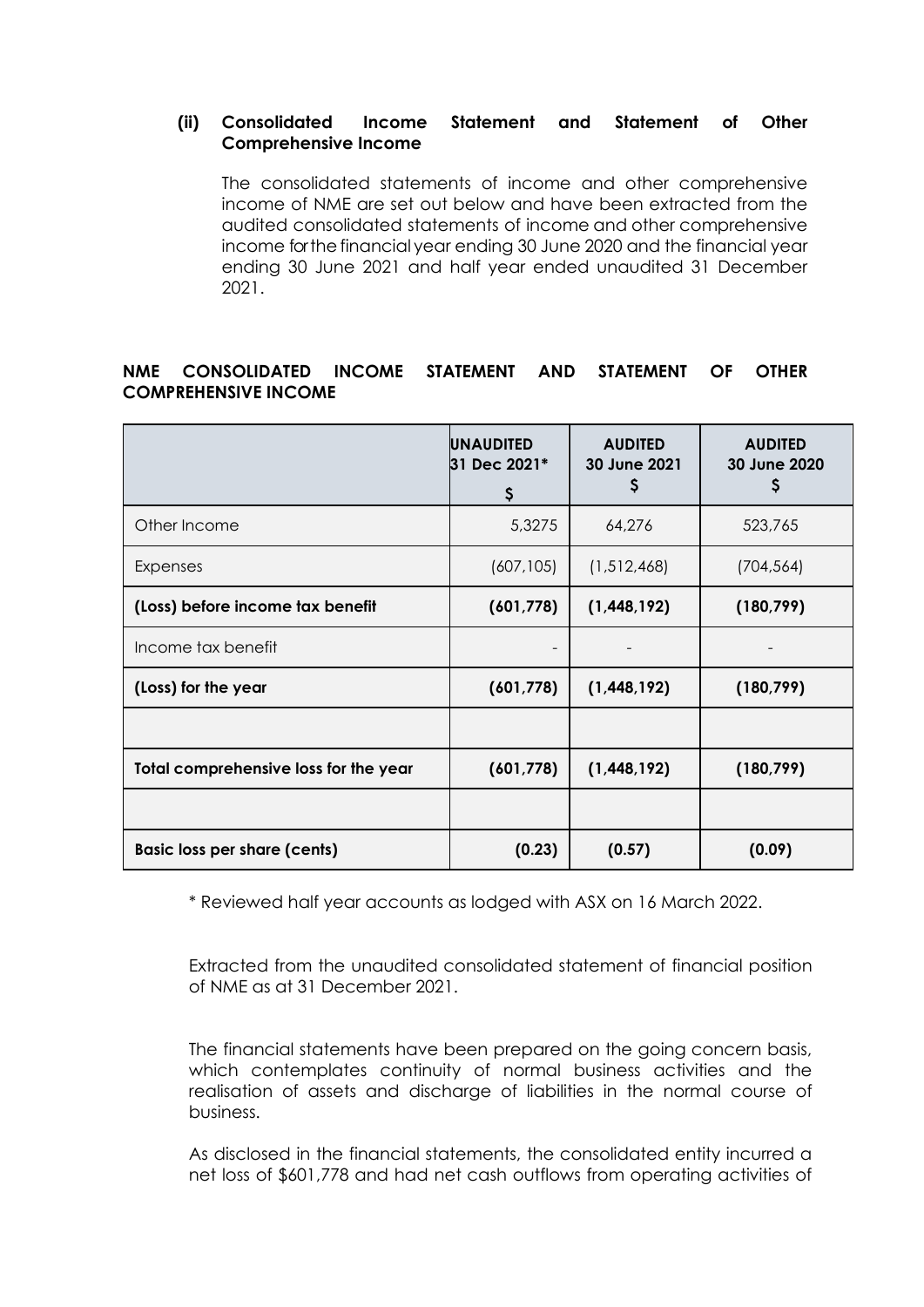\$1,430,847 for the year ended 31 December 2021. As of that date, the consolidated entity had net current liabilities of \$2,698,553 and net liabilities of \$2,367,640.

The Directors believe that there are reasonable grounds to believe that consolidated entity will be able to continue as a going concern after consideration of the following factors:

- \$328,000 of share application monies received from a Director, shown as a current liability in the statement of financial position as at 30 June 2021, will be transferred to equity when the shares are issued.
- The possible sale of mining tenements, recognised as exploration and evaluation assets in the statement of financial position as at 30 June 2021.
- The issue of shares for cash from capital raising to be conducted in accordance with the Corporations Act 2001.
- Included in current payables is an amount of \$1,950,976 payable to the Directors of the consolidated entity. The Directors have agreed to not seek cash payments for their unpaid balances until the consolidated entity is in a financial position to pay.
- Included in current payables is an amount of \$306,788 payable to Allens Business Group Pty Ltd, an entity controlled by the Director, Ken Allen. Allens Business Group Pty Ltd have agreed to not seek cash payments for this unpaid balance until the consolidated entity is in a financial position to pay.
- Allens Business Group Pty Ltd, an entity controlled by the Director, Ken Allen, has agreed to cover any short-term funding needs up to \$750,000.

**The NME Board encourages all NME Shareholders to read the whole of this First Supplementary Target's Statement and the Replacement Target and each takeover document in full**. Further information relating to MCT's Offer can be obtained from NME's website at www.Nexmetals.com or the ASX announcements platform at [https://www2.asx.com.au/markets/company/nme \(](file:///C:/Users/Bradley/AppData/Local/Microsoft/Windows/INetCache/Content.Outlook/8FML9F5H/%20https:/www2.asx.com.au/markets/company/nme)ASX:NME).

NME will keep NME Shareholders informed of any material developments in relation to the Offer through releases to the ASX (which will also be published on NME's website **[www.Nexmetals.com](http://www.nexmetals.com/)**).

# **22. DIRECTORS' AUTHORISATION**

This FIRST Supplementary Target's Statement has been approved by a